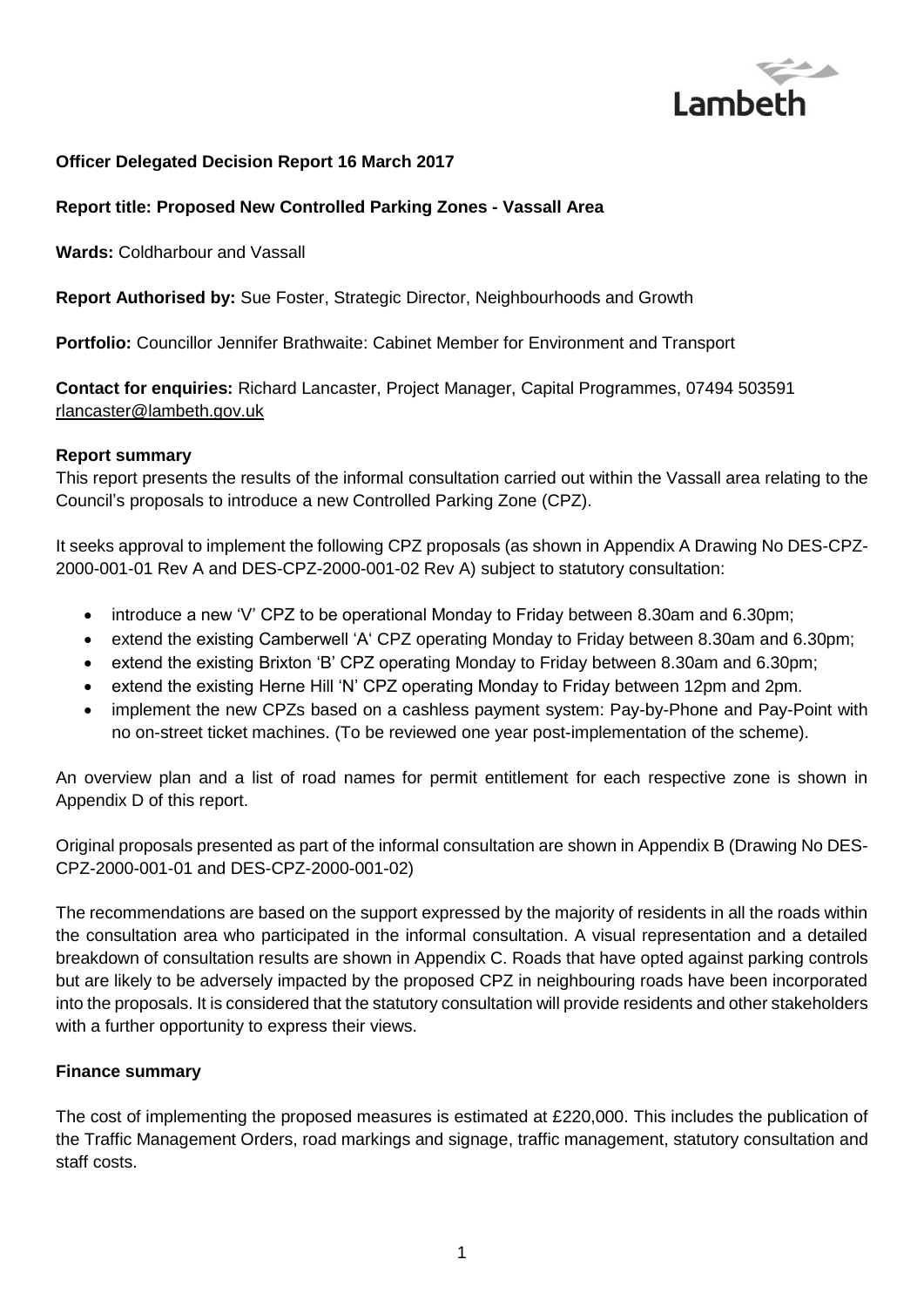## **Recommendations**

To implement the CPZ proposals as shown in Appendix A (Drawing No DES-CPZ-2000-001-01 Rev A and DES-CPZ-2000-001-02 Rev A), subject to no material objections resulting from the statutory consultation to:

- implement a new 'V' CPZ to be operational Monday to Friday between 8.30am and 6.30pm;
- extend the existing Camberwell 'A' CPZ operating Monday to Friday between 8.30am and 6.30pm;
- extend the existing Brixton 'B' CPZ operating Monday to Friday between 8.30am and 6.30pm;
- extend the existing Herne Hill 'N' CPZ operating Monday to Friday between 12pm and 2pm.
- implement the new CPZs based on a cashless payment system: Pay-by-Phone and Pay-Point with no on-street ticket machines. (To be reviewed one year post-implementation of the scheme).

(In the event that material objections are received as part of the statutory consultation a further delegated report will be prepared that will either overrule the specific objection or explain how the scheme has been changed in response to the objection).

# **1. Context**

- 1.1 The council is in the process of carrying out a borough-wide Parking Feasibility Study associated with the review of the council's CPZs and non CPZ areas. As part of this work it became apparent that there are acute issues with parking in two particular areas of the borough being the uncontrolled Vassall and Brixton Hill areas.
- 1.2 The majority of the issues are created by the demand for parking by commuter vehicles during the daytime period, creating conflict with those who have a local demand for such parking (residents / visitors / businesses). The council receives regular correspondence from residents / businesses in these areas raising concerns about parking.
- 1.3 It was therefore decided to carry out an informal consultation in the uncontrolled Vassall and Brixton Hill areas in order to gauge the views of residents and businesses on the possible introduction of a CPZ.

# **2. Proposal and Reasons**

- 2.1 A three week statutory consultation will be carried out and includes the erection of Notices on lamp columns in the area; the publication of Council's intentions in the Local paper and the London Gazette. In addition, all properties within the consultation area will be sent a newsletter setting out the proposals and explaining how representations can be made. All representations along with Officers' comments and recommendations will be presented in a report to the Cabinet Member for Environment & Transport.
- 2.2 The key objectives of parking management include:
	- Tackling congestion by reducing the level and impact of traffic in town centres and residential areas.
	- Making the borough's streets safer and more secure, particularly for pedestrians and other vulnerable road users through traffic management measures.
	- Improving the attractiveness and amenity of the borough's streets, particularly in town centres and residential areas.
	- Encouraging the use of more sustainable modes of transport.
	- Improving Air Quality.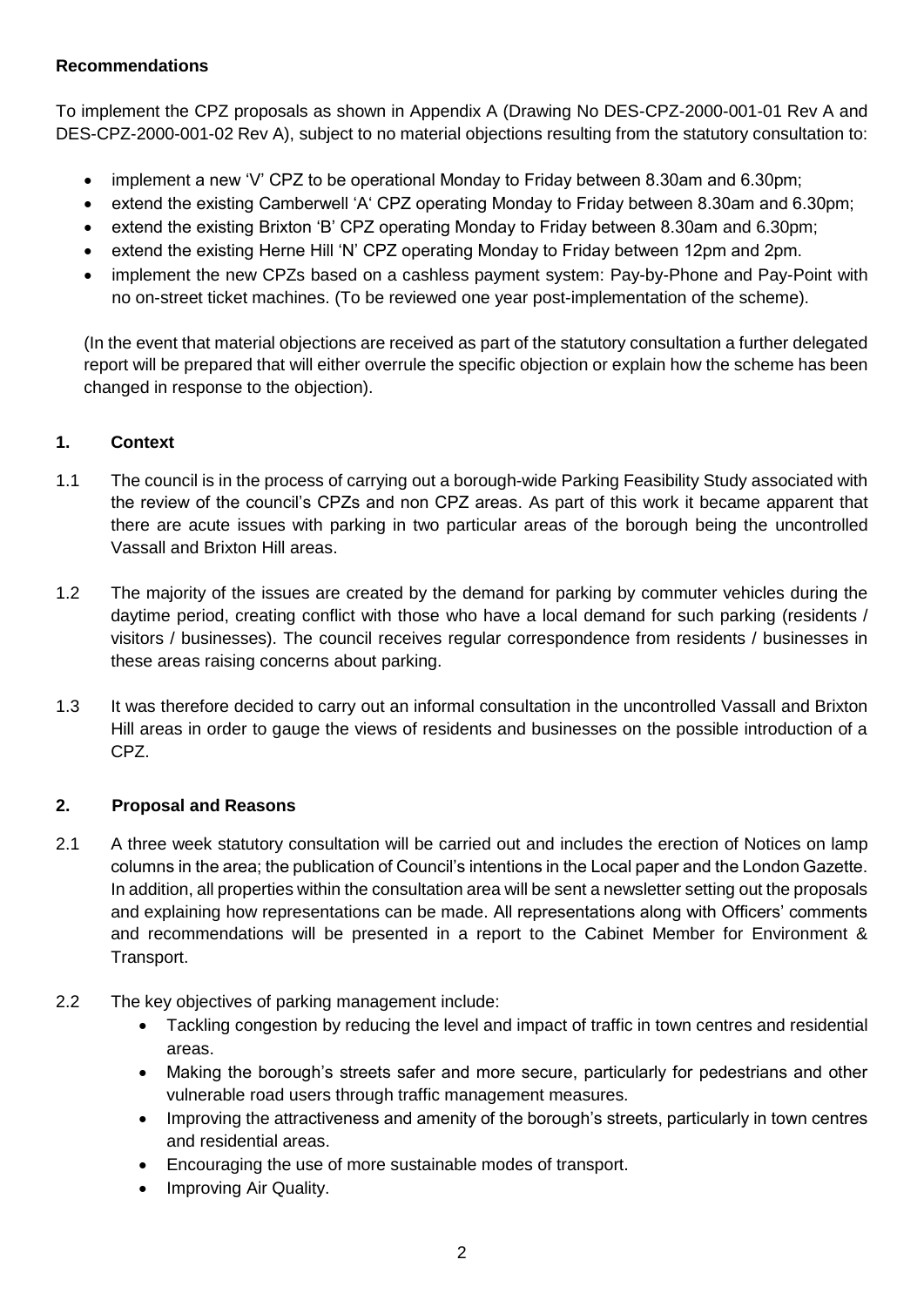- 2.3 Controlled parking zones aim to provide safe parking arrangements, whilst giving residents and businesses priority access to available kerbside parking space. It is a way of controlling the parking whilst improving and maintaining access and safety for all road users.
- 2.4 A CPZ comprises of yellow line waiting restrictions and various types of parking bays operational during the controlled times. These types of bays include the following:
	- Resident Permit holder bays: For use by resident permit holders and those with visitor permits.
	- Pay & Display shared use/permit holder bays: For use by pay & display customers and resident and business permit holders.
	- Shared use/permit holder bays: For use by resident and business permit holders.
	- Different combinations of parking bays can also be created e.g. Resident and Pay & display customers only or Pay & Display only bays.
	- Other bays are also provided where necessary such as Disabled, Doctors, Police, Motorcycle, Loading, electric vehicle bays and car club bays.
- 2.5 A CPZ includes double yellow lines (no waiting 'At Any Time') restrictions at key locations such as at junctions, bends and along certain lengths of roads where parking impedes the flow of traffic or would create an unacceptable safety risk.
- 2.6 Within any proposed CPZ or review, the Council aims to reach a balance between the needs of the residents, businesses, visitors and all other users of the highway. It is normal practice to introduce appropriate CPZ measures if and when there is a sufficient majority of support and / or there is an overriding need to satisfy some of the key objectives associated with parking management.

## 2.7 Informal Consultation

The informal consultation for the proposals to introduce parking controls in the Vassall Area commenced on 22 September 2016 and ended on 20 October 2016. 8910 premises were consulted with documents containing a newsletter explaining the proposals, describing the reasons for the consultation, how a CPZ works and how to participate in the consultation. A Frequently Asked Questions (FAQ's) document was also provided to answer common CPZ related questions and Lambeth's Permit Pricing Structure information (prices correct at time of the consultation) showing the cost of the various parking permits. A copy of the documents provided is shown as Appendix E.

- 2.8 A webpage was also created which contained all the relevant information with detailed plans of the Council's proposals. On these webpages are links to a survey where households could complete and submit their views including comments. This was the primary method of participation in the consultation.
- 2.9 For those households who were unable to access the information on the website, or complete the online survey, a telephone request line was created where respondents could request maps and hardcopy questionnaires. The details of this telephone request line was in the Newsletter sent out to all households.
- 2.10 A3 posters, as shown in Appendix E, were erected on lamp columns in and around the Housing Estates to raise awareness of the consultation. The poster contained a short link to the council website for detailed information and the telephone request line number.
- 2.11 A public exhibition was also held on  $8<sup>th</sup>$  October 2016 at the Minet Library on Knatchbull Road from 10am to 4pm allowing residents and businesses to discuss the proposed measures with officers.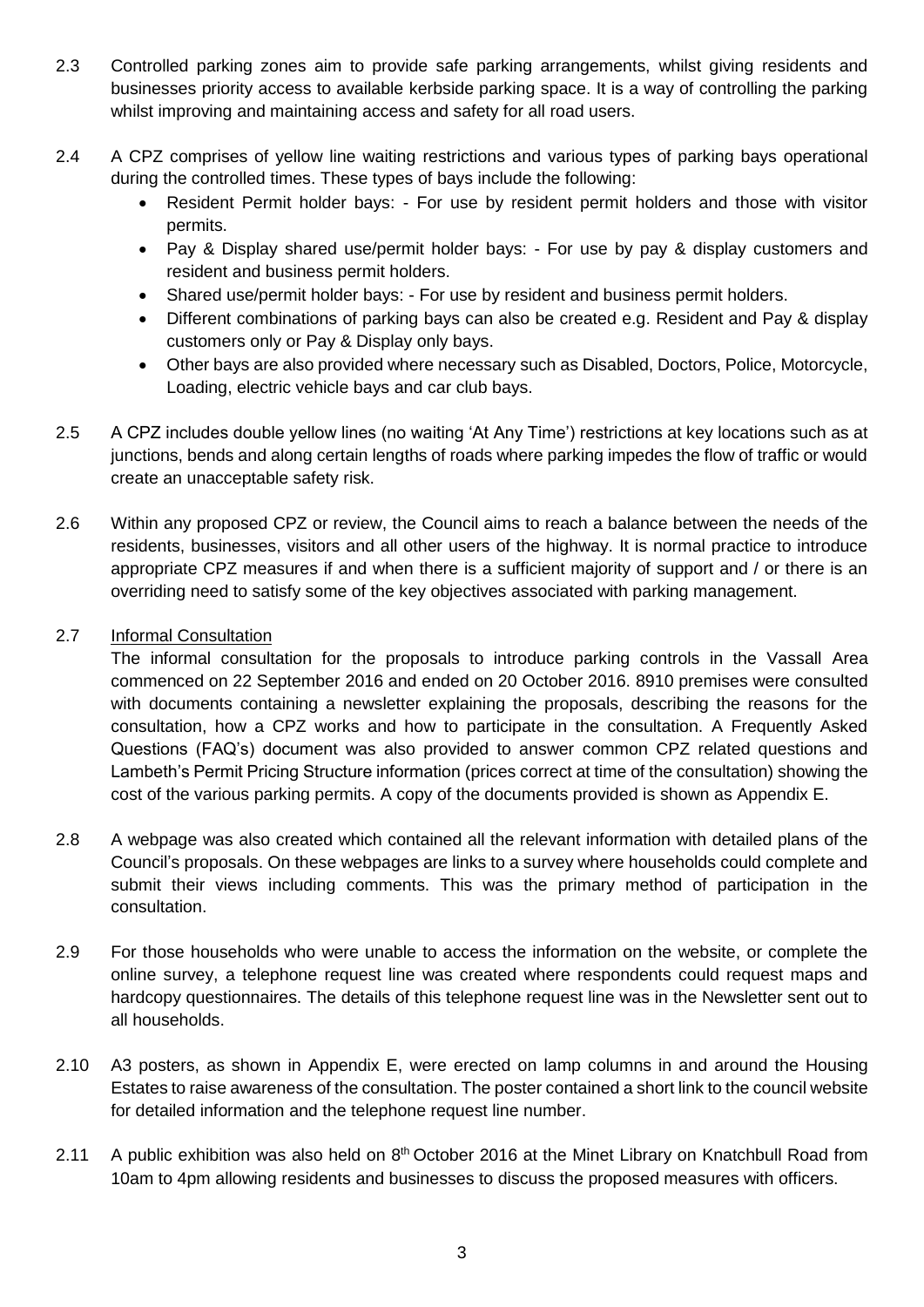Consultation Results – Appendix C

- 2.12 Of the 8910 properties consulted, we received a total of 351 responses, representing a response rate of 3.9%.
- 2.13 Whilst the response rate is relatively low, it is considered appropriate to recommend proceeding to statutory consultation given the level of overall support for a CPZ from those who did respond, along with the evidence of high levels of parking stress within the consultation area.
- 2.14 A large proportion of the roads in the area have been identified as being in a situation where parking demand exceeds capacity, which can often lead to unsafe parking practices. A full study, available on the Council webpage [www.lambeth.gov.uk/vcpz,](http://www.lambeth.gov.uk/vcpz) was undertaken by JMP Consultants on behalf of Lambeth Council to asses parking conditions in the area.
- 2.15 The detailed consultation results shown in Appendix C indicates a majority of 78.3% of all respondents feel that they have a parking problem in their road, as opposed to 19.1% who feel that they do not.
- 2.16 Of the 351 who responded, 70.7% support a CPZ in their road compared to 24.8% that oppose it.
- 2.17 Residents were also asked which days and hours of operation they would prefer should the CPZ be introduced in their road. Results showed a majority of 70.9% of respondents are in favour of Monday-Friday controls, compared to 10.0% who are in favour of Monday-Saturday and 14.0% who are in favour of Monday-Sunday controls.
- 2.18 Regarding the hours of operation a majority of 50.1% preferred the option of 8.30am-6.30pm, compared to 18.8% in favour of 10am-4pm and 26.5% opted for the two hour option.

# The Formation of Parking Zones in the Vassall Area

- 2.19 To address potential issues with inter-zonal commuting within the large originally proposed Vassall Area, it is proposed to break this area up into smaller zones. This results in one new CPZ, proposed as Zone V, and the remainder of the area being added as extensions to the existing surrounding CPZ's. Please see Appendix D for a full breakdown of the proposed division of the zones in the area.
- 2.20 For the new Zone V, the consultation results have been updated to only reflect the opinions of those within the new area. These revised results for Zone V are shown in Appendix F. The revised spreadsheets of results indicate the preferred days and hours of Zone V is to be operational Mondays to Fridays between 8.30am and 6.30pm.
- 2.21 The areas being proposed as extensions will be adopting the days and hours of operation of the zones they are being added to. These areas will be given a further opportunity to amend their days and hours of operation as part of a program to review all existing CPZ's within the Borough over the next two years.

# 2.22 It is proposed to;

- introduce a new 'V' CPZ to be operational Mondays to Fridays between 8.30am and 6.30pm;
- extend the existing Brixton 'B' CPZ operating Mondays to Fridays between 8.30am and 5.30pm;
- extend the existing Camberwell 'A' CPZ operating Mondays to Fridays between 8.30am and 6.30pm;
- extend the existing Herne Hill 'N' CPZ operating Mondays to Fridays between 12pm and 2pm.
- implement the new CPZs based on a cashless payment system Pay-by-Phone and Pay-Point with no on-street ticket machines. (To be reviewed one year post-implementation of the scheme).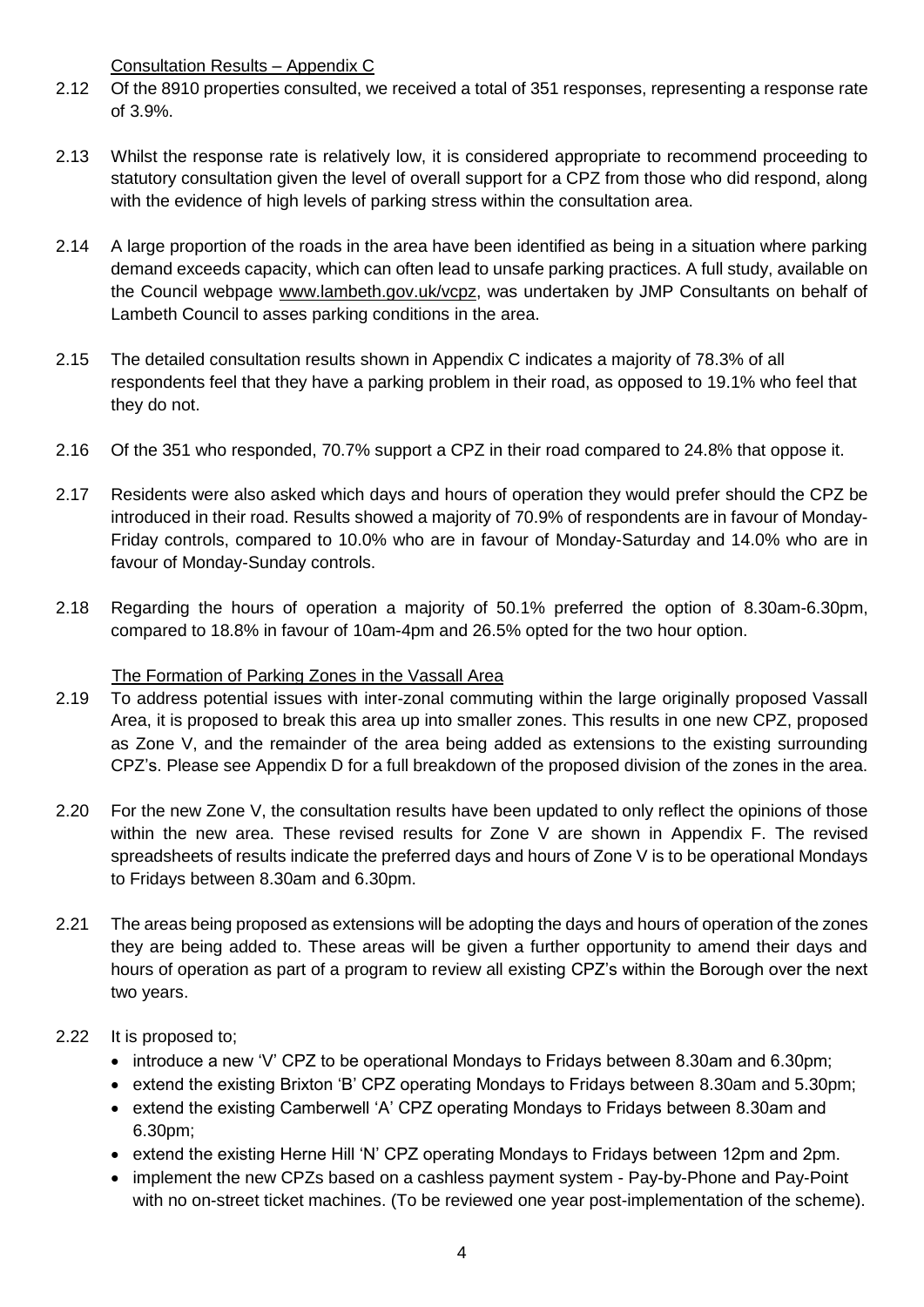#### Proposed Measures

- 2.23 The CPZ design comprises mainly of resident permit holder bays and shared use bays. Some free bays are proposed to allow motorists to park for a short period in order to utilise the areas shops, parks etc. The layout of the parking bays are arranged in a manner that provides the maximum number of suitable parking spaces without impacting road safety and the free movement of traffic.
- 2.24 Within the CPZ, waiting restrictions are proposed at key locations such as at junctions, bends and passing gaps. These restrictions will improve access for emergency services; refuse vehicles and the overall safety for all road users, especially those pedestrians with disabilities and parents with prams.

#### CPZ Design Amendments

- 2.25 Following the informal consultation, officers have made amendments to the original design following comments received from residents, businesses and Ward Councillors.
- 2.26 Solo motorcycle bays have now been included in the revised design at locations where residents and businesses provided feedback. These bays are located on Akerman Road, Bourbon Road, Brief Street, Cormont Road, Cowley Road, Denmark Road, Elam Street. Lilford Road, Normandy Road, Paulet Road, Upstall Street and Vassall Road.
- 2.27 Additional parking bays have been proposed at specific locations where it would not compromise safety and traffic congestion on Cranmer Road, Evendale Road, Foxley Road, Holland Grove, Lilford Road, Mostyn Road, Overton Road, Patmos Road and Templar Street.
- 2.28 30 minute free bays have been proposed near local shops on Crawshay Road, Loughborough Road, Patmos Road and Vassall Road. Changes to the type of bays (residents only to shared use pay & display) have been made on Crawshay Road to provide a longer stay facility outside local shops and Vassall Road to provide a facility for visitors to the local medical centre and pre-school.
- 2.29 Some double yellow line waiting restrictions have been amended as requested by residents on Cormont Road, Knatchbull Road and Mostyn Road.
- 2.30 Some proposed bays and associated waiting restrictions have been removed in Russell Grove due to it being identified as housing land and not public highway upon further investigation.

# Oval Quarter Development and P5 Bus route – A Summary

- 2.31 In May 2001, as a result of traffic management measures, the P5 bus route was diverted in the southbound direction to run from Camberwell New Road via Flodden Road and Calais Street to Lothian Road instead of Langton Road. In November 2007, there was a further diversion in the southbound direction due to works associated with the implementation of traffic calming measures. It was diverted to run from Flodden Road via Knatchbull Road and Lilford Road. In the northbound direction, the route did not change and runs via Loughborough Road, Akerman Road, Patmos Road and Vassall Road. Following requests from residents and local councillors, TfL has proposed that the southbound routeing would return to using Vassall Road, Langton Road and Lothian Road. The proposal would result in Akerman Road receiving a two-way service again. Returning to the original route would ensure that the large number of households in and around and the new housing development 'Oval Quarter' on Akerman Road would have a regular two-way bus service.
- 2.32 To facilitate the return of the P5 bus route it is proposed to remove some parking along the route. Lothian Road in particular shows a large amount of parking being removed, approximately 25 parking places. This is however necessary, as the road widths will cause difficulties for the P5 bus to manoeuvre if parking were to be retained, which are issues that arose before it was temporarily rerouted. It was also necessary to remove some parking on Akerman Road where the collection of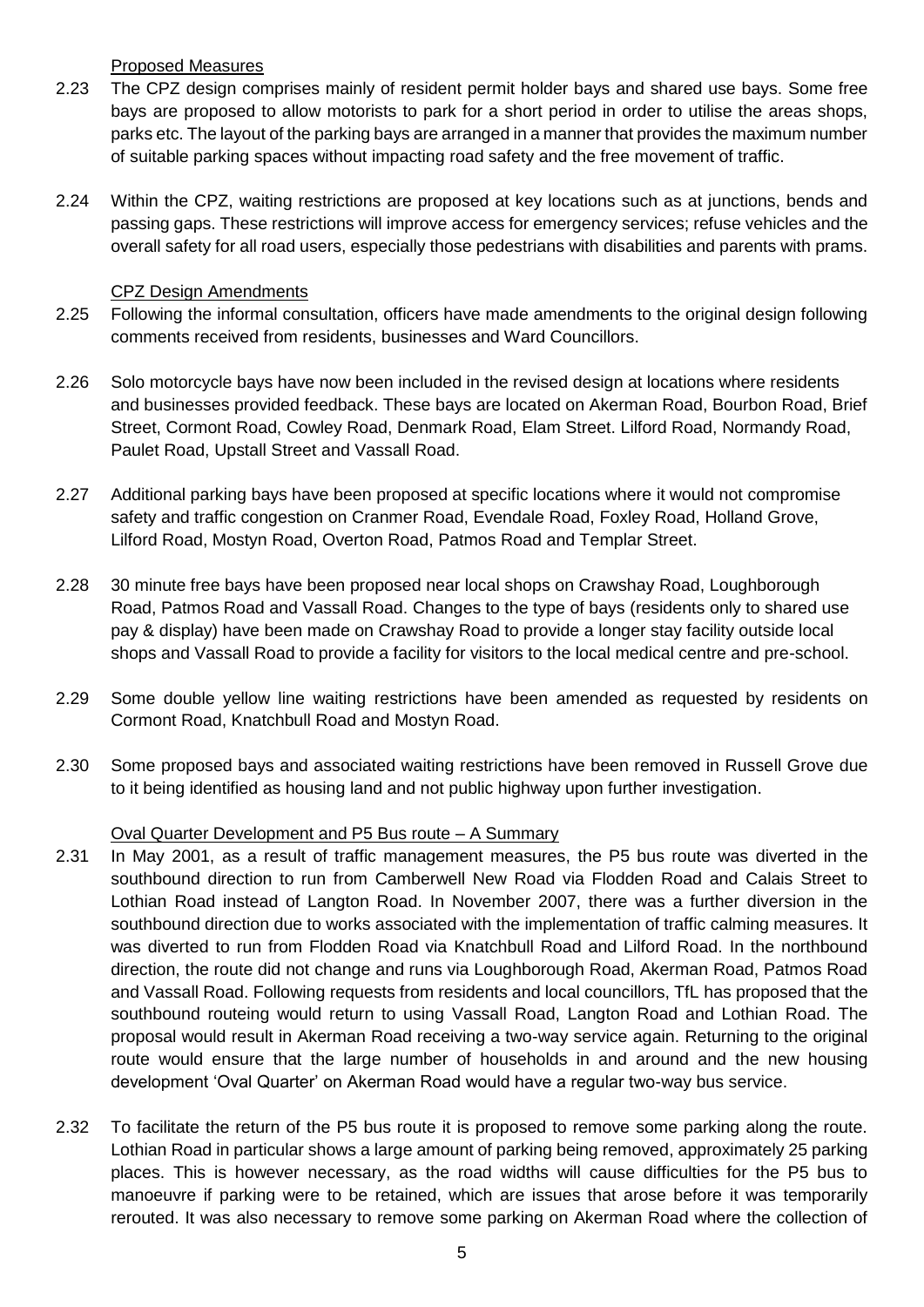the underground Waste Collection pods would cause delay to the service. New bus stops are also proposed along this route on Langton Road, Patmos Road and Akerman Road.

2.33 All parking related issues relating to the P5 bus route have been developed and agreed with TfL, Waste Management and other Transport related departments.

#### Permit Criteria

2.34 There a number of different parking permits available depending on personal circumstances. E.g. Vehicle type; resident; business or blue badge holder. See Appendix E for Lambeth's permit pricing structure (subject to change).

## Pay by Phone/PayPoint Tariff:

2.35 It is recommended that the charge for parking within the pay by phone shared use/permit holder bays reflect the standard charges applied to these types of bays in the borough, at the time of consultation. The cost will be £3 per hour, with a maximum stay of four hours (price subject to change).

#### 2.36 Cashless Parking Pilot Scheme

Lambeth Parking Services are undertaking a pilot scheme to decommission, disconnect and completely remove parking Pay-and-Display (P&D) ticket machines throughout the borough over a two year period. It will ultimately support long term cost savings by reducing contract and maintenance costs, as well as staff hours required to process aspects of this function, i.e. general maintenance, refunds, reconciliation, contract management.

As part of the pilot study, it is also proposed to introduce these new CPZ's without any P&D ticket machines, as per the report recommendation.

## The alternatives to Pay & Display Ticket Machines:

- 2.37 Pay by Phone (PbP), the council's cashless parking solution which allows citizens to park by completing a transaction over the phone, via a mobile application or online using the web, currently accounts for 70% (around 65,000) of all short term parking transactions carried out in the borough.
- 2.38 PayPoint is a card & cash based payment system being considered as an additional alternative to P&D ticket machines as it is easily accessible and widely available throughout the borough at participating shops.

#### 2.39 Benefits of using the Pay by Phone (PbP) solutions

This proposal directly demonstrates Lambeth's ambitions to deliver our residents priorities by being a greener, cleaner and safer borough through:

- Reduction of Carbon Dioxide (CO<sub>2</sub>), Nitrogen Dioxide (NO<sub>2</sub>) and Particulate Matter emissions as large vans are used to collect cash from machines, as well as transport spare parts and engineers to machines and locations where maintenance and repairs are needed. There are currently also three Lambeth employed technicians who drive around the borough on a daily basis to clean and repair machines.
- De-cluttering of streetscapes by removing unsightly machines and any graffiti or vandalism that is generally associated with these machines.
- Removing opportunities for criminal activity as there are organised crime groups who commit theft from machines across many London boroughs, including Lambeth who use special equipment/machinery to break into the machines. There is also a substantial level of casual theft from machines that is committed by persons acting on their own – generally through tampering with the coin slots.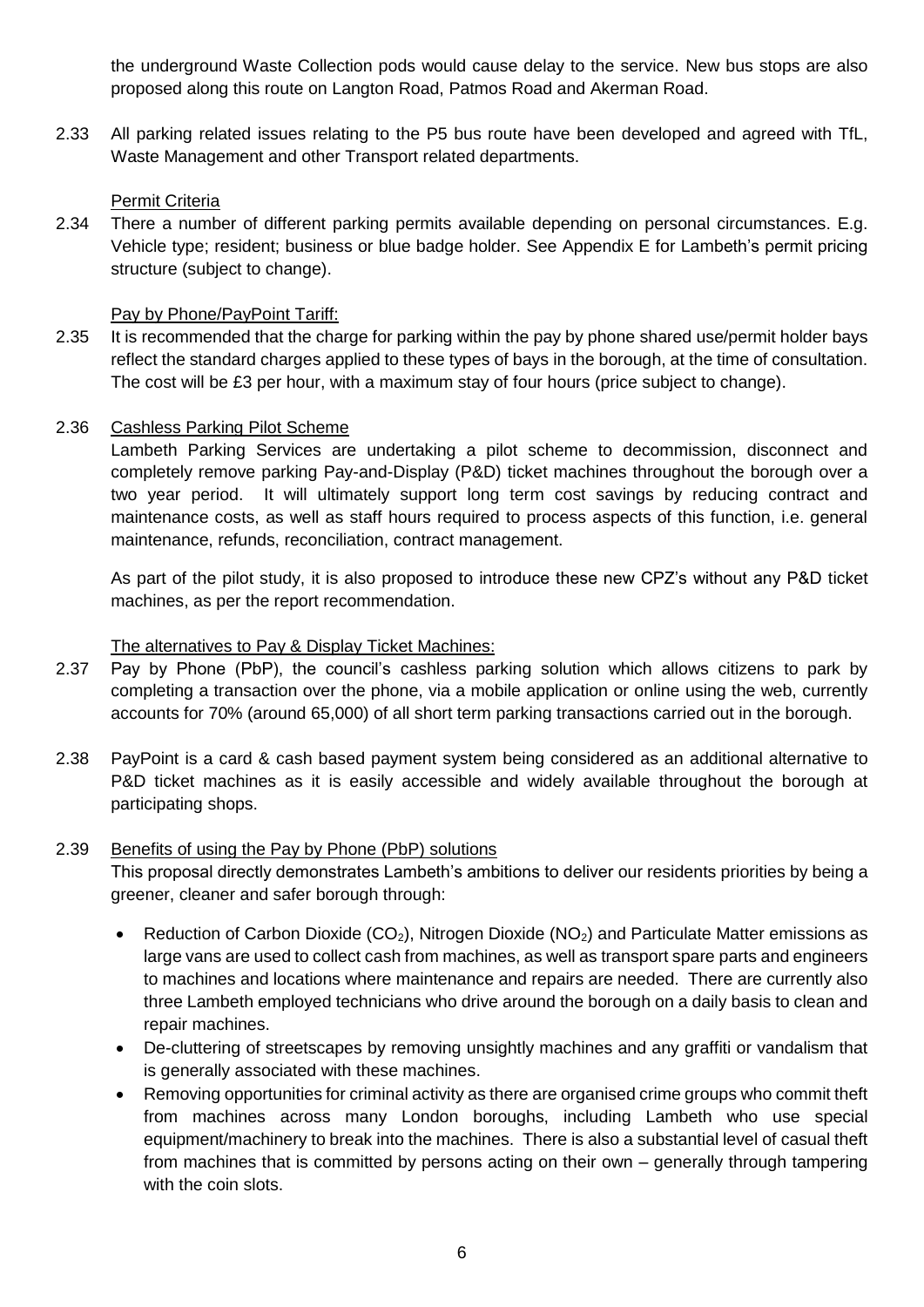- Clearing away potential health and safety risks as some older machines have weathered and may have rusty pedestals or exposed wires due to being subjected to the elements for many years – some machines are around 15 years old.
- There is no impact on PbP service delivery should there be a decision to change the format of any currency, i.e. any coins that are currently in circulation. As transactions are electronic, there is no requirement to reconfigure the service.
- Ability for drivers to extend parking stay without returning to the vehicle, potentially reducing the risk of a PCN.
- No issues with overpayment due to not having the correct change.
- Pay-by-phone is a scheme that operates nationally and users only need to register once.

# **3. Finance**

- 3.1 As stated in the Financial Summary section, the cost of implementing the Controlled Parking Zones including statutory consultation and officers' staff costs is anticipated to be £220,000.
- 3.2 The funding for these proposals will be met in full from Capital Reserves, which are non-statutory, and can be used for any capital related purpose deemed suitable.
- 3.3 There will be additional costs associated with the administration and enforcement of the new zones potentially two full-time equivalent back office staff, along with a similar number of enforcement staff. The costs associated with the additional staff are anticipated to be up to £140,000 per annum and will be met in full by permit / penalty charge notice (PCN) income generated by the new CPZ.

## **4. Legal and Democracy**

- 4.1 Sections 6, 45, 46, 47, 49, 124 and Part IV of Schedule 9 of the Road Traffic Regulation Act 1984 (RTRA) provides the Council with the power to implement the changes proposed in this report. This legislation gives a local authority the power to make Traffic Management Orders (TMO) to control parking by designating on-street parking places, charging for their use and imposing waiting and loading restrictions on vehicles of all or certain classes at all times or otherwise.
- 4.2 In making such Orders, the Council must follow the procedures set out at Schedule 9, Part III of the Road Traffic Regulation Act 1984 and detailed in the Local Authorities Traffic Orders (Procedure)(England and Wales) Regulations 1996 (the 1996 Regulations). The said Regulations, prescribe inter alia, specific publication, consultation and notification requirements that must be strictly observed. It is incumbent on the Council to take account of any representations made during the consultation stage and any material objections received to the making of the Order, must be reported back to the decision maker before the Order is made.
- 4.3 By virtue of section 122 of the RTRA, the Council must exercise its powers under that Act so as to secure the expeditious, convenient and safe movement of vehicular and other traffic including pedestrians, and the provision of suitable and adequate parking facilities on and off the highway. These powers must be exercised so far as practicable having regard to the following matters:-
	- the desirability of securing and maintaining reasonable access to premises.
	- the effect on the amenities of any locality affected including the regulation and restriction of heavy commercial traffic so as to preserve or improve amenity.
	- the national air quality strategy.
	- the importance of facilitating the passage of public service vehicles and of securing the safety and convenience of persons using or desiring to use such vehicles.
	- any other matters appearing to the Council to be relevant.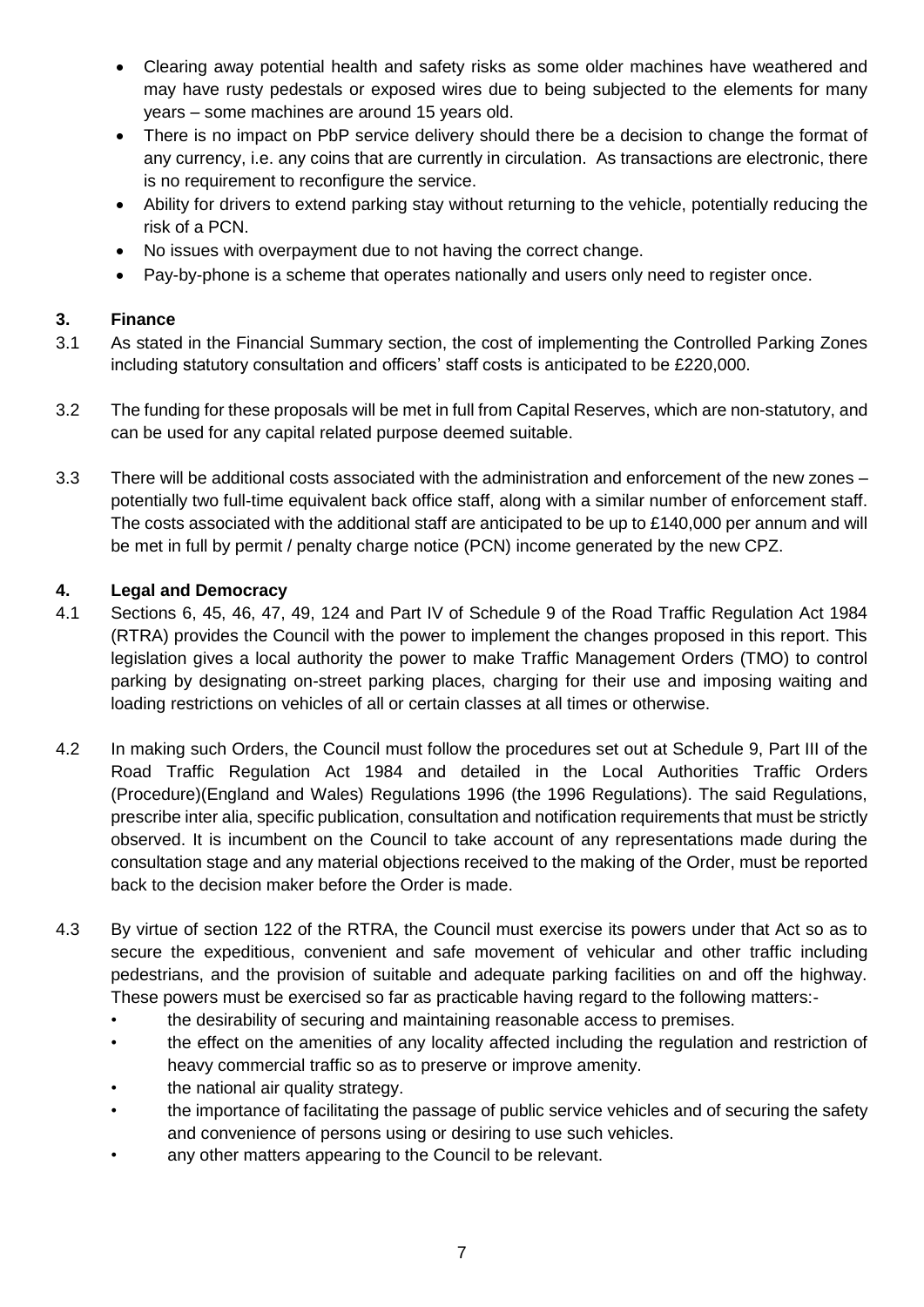- 4.4 A recent High Court judgment confirms that the Council must have proper regard to the matters set out at s 122(1) and (2) and specifically document its analysis of all relevant section 122 considerations when reaching any decision.
- 4.5 Once the abovementioned Order(s) is/(are) in place, the council is required to make the necessary amendments to the road markings and signage as soon as practicable to adequately provide information as to the Order that is in place in that area. The requisite sign or signs for these purposes is specified in the Traffic Signs Regulations and General Directions 2016 (TSRGD).
- 4.6 The history and outcome of non-statutory stakeholder consultation undertaken to date is detailed at paragraphs 2.7 and 5 of this report. The following principles of consultation were set out in a recent High Court case: First, a consultation had to be at a time when proposals were still at a formative stage. Second, the proposer had to give accurate and sufficient reasons for any proposal to permit of intelligent consideration and meaningful response. Third, adequate time had to be given for consideration and response, and finally, the product of consultation had to be considered with a receptive mind and conscientiously taken into account in finalising any statutory proposals. The process of consultation had to be effective and looked at as a whole it had to be fair. Fairness might require consultation not only upon the preferred option, but also upon discarded options. The proposals detailed in this report require the making of a TMO The statutory procedure to be followed in this connection is detailed above and includes a statutory consultation stage. The Council is obliged to take account of any representations made at that stage and any material objections received will need to be reported back to the decision maker before an Order is made. All representations received must be properly considered in the light of administrative law principles, Human Rights law and the relevant statutory principles. The 1996 Regulations provides for the holding of a public inquiry in connection with a decision to approve, modify or abandon a TMO. The purpose of such an inquiry would be for the proposal to be examined and for the public to be given the opportunity to make their views known in a public forum. The Council is only obliged to hold a public inquiry if the proposal relates to the prohibition of loading and unloading of vehicles of any class in a road on any day of the week (i) at all times, (ii) before 0700, (iii) between 1000 and 1600 hours, or (iv) after 1900 hours and an objection has been made to the proposed order; or the order relates to the prohibition or restriction of passage of public service vehicles. In all other cases, the decision maker may determine at his discretion whether or not to hold a public inquiry before making an order.
- 4.7 Section 149 of the Equality Act 2010 sets out the new public sector equality duty replacing the previous duties in relation to race, sex and disability and extending the duty to all the protected characteristics i.e. race, sex, disability, age, sexual orientation, religion or belief, pregnancy or maternity, marriage or civil partnership and gender reassignment. The public sector equality duty requires public authorities to have due regard to the need to:
	- Eliminate unlawful discrimination, harassment and victimisation
	- Advance equality of opportunity and
	- Foster good relations between those who share a protected characteristic and those who do not.
- 4.8 Part of the duty to have "due regard" where there is disproportionate impact will be to take steps to mitigate the impact and the Council must demonstrate that this has been done, and/or justify the decision, on the basis that it is a proportionate means of achieving a legitimate aim. Accordingly, there is an expectation that a decision maker will explore other means which have less of a disproportionate impact.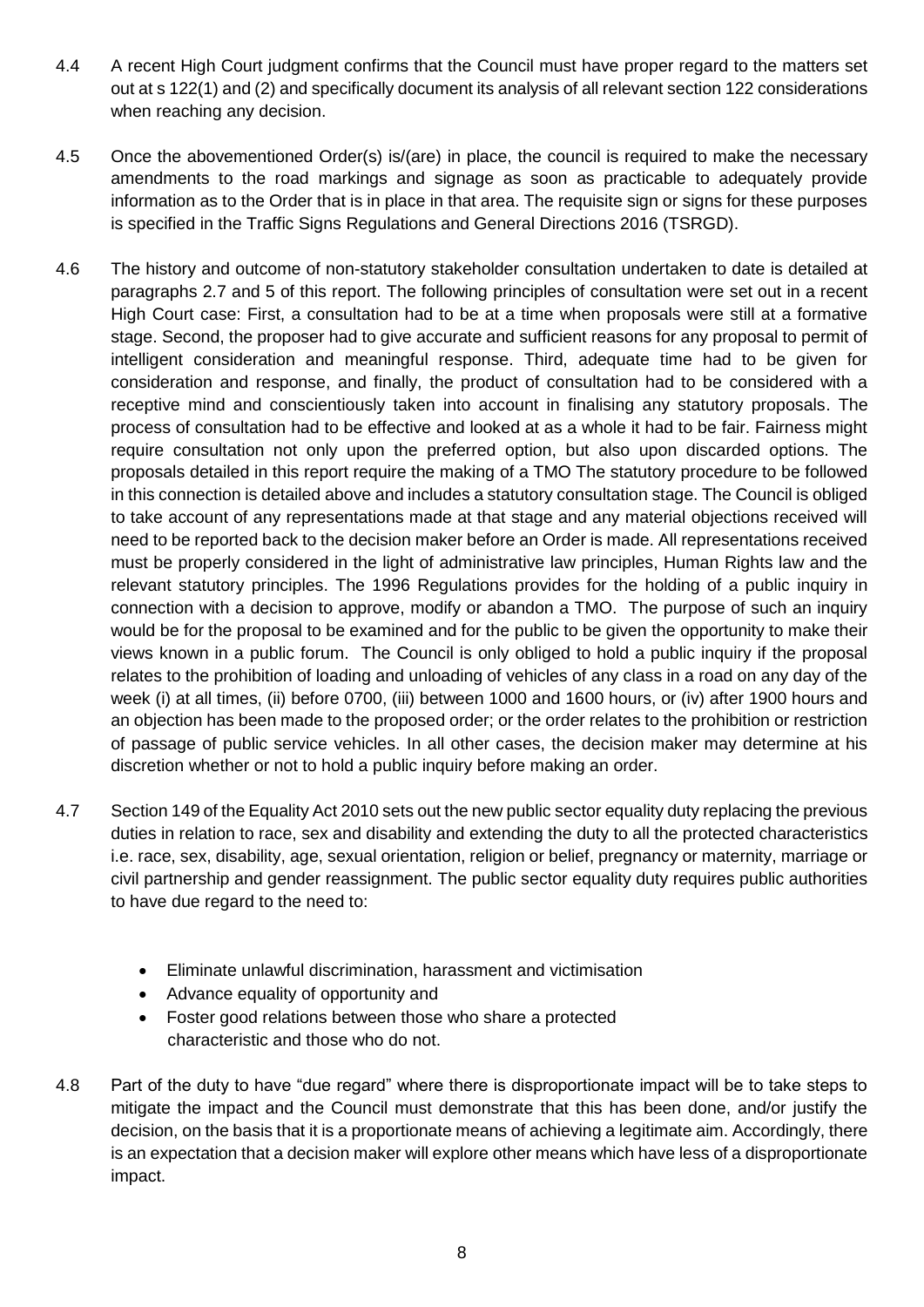- 4.9 The Equality Duty must be complied with before and at the time that a particular policy is under consideration or decision is taken – that is, in the development of policy options, and in making a final decision. A public body cannot satisfy the Equality Duty by justifying a decision after it has been taken.
- 4.10 In addition to the above, Section 175A of the Highways Act 1980 extends a specific duty upon local authorities to have regard to the needs of disabled and blind in the execution of certain street works (namely the placing of lamp-posts, bollards, traffic signs, apparatus or other permanent obstructions) which may impede such persons.
- 4.11 The Council's constitution delegates to Directors and Assistant Directors (Delivery) the authority to consider objections received from statutory consultation as part of the TMO making process, (subject to a formal report setting out the objections, with clear recommendations, being submitted for approval) and the power to make, amend or revoke traffic orders, following the consideration of such objections.
- 4.12 The Council's Constitution requires that all key decisions, decisions which involve resources between the sums of £100,000 and £500,000, and important or sensitive issues must be published on the website for five clear days before the decision is approved by the Strategic Director. This report will be published in accordance with these requirements.

# **5. Consultation and co-production**

- 5.1 Refer to section 2 of this report for details on the informal consultation, along with relevant appendices.
- 5.2 A statutory consultation will be carried out and include the erection of Notices on lamp columns in the area; the publication of Council's intentions in the Local paper and the London Gazette. A copy of the proposed TMO, complete breakdown of the results, detailed plans of the proposals and the Council's Statement of Reasons can be inspected at the Brixton Library. The documents will also be available on the council website and a newsletter will also be distributed to all properties within the consultation area. The newsletter will detail the results of the informal consultation and the undertaking of the statutory consultation process on the proposed parking controls. An email address will be provided in order for residents and business to make their representation for or against the scheme. All representations along with Officers' comments and recommendations will be presented in a further report to the Cabinet Member for Environment & Transport.

#### **6. Risk management**

- 6.1 The risk of not introducing the proposed parking arrangements is that the existing parking difficulties would continue and it would do nothing to address obstructive parking and the high levels of community vehicles driving through and parking in these parts of the borough.
- 6.2 There are potential risks relating to the public consultation demonstrating limited appetite for new parking controls within the affected areas. As with all public consultations, the council will need to carefully consider the nature of any objections in order to determine the most appropriate way forward.

#### **7. Equalities impact assessment**

- 7.1 The Project Manager has screened the scheme's likely effect on people who have one or more of the protected characteristics (race, sex, disability, age, sexual orientation, religion or belief, pregnancy or maternity, marriage or civil partnership and gender reassignment). The screening looked at how the scheme might:
	- Eliminate unlawful discrimination, harassment and victimisation
	- Advance equality of opportunity and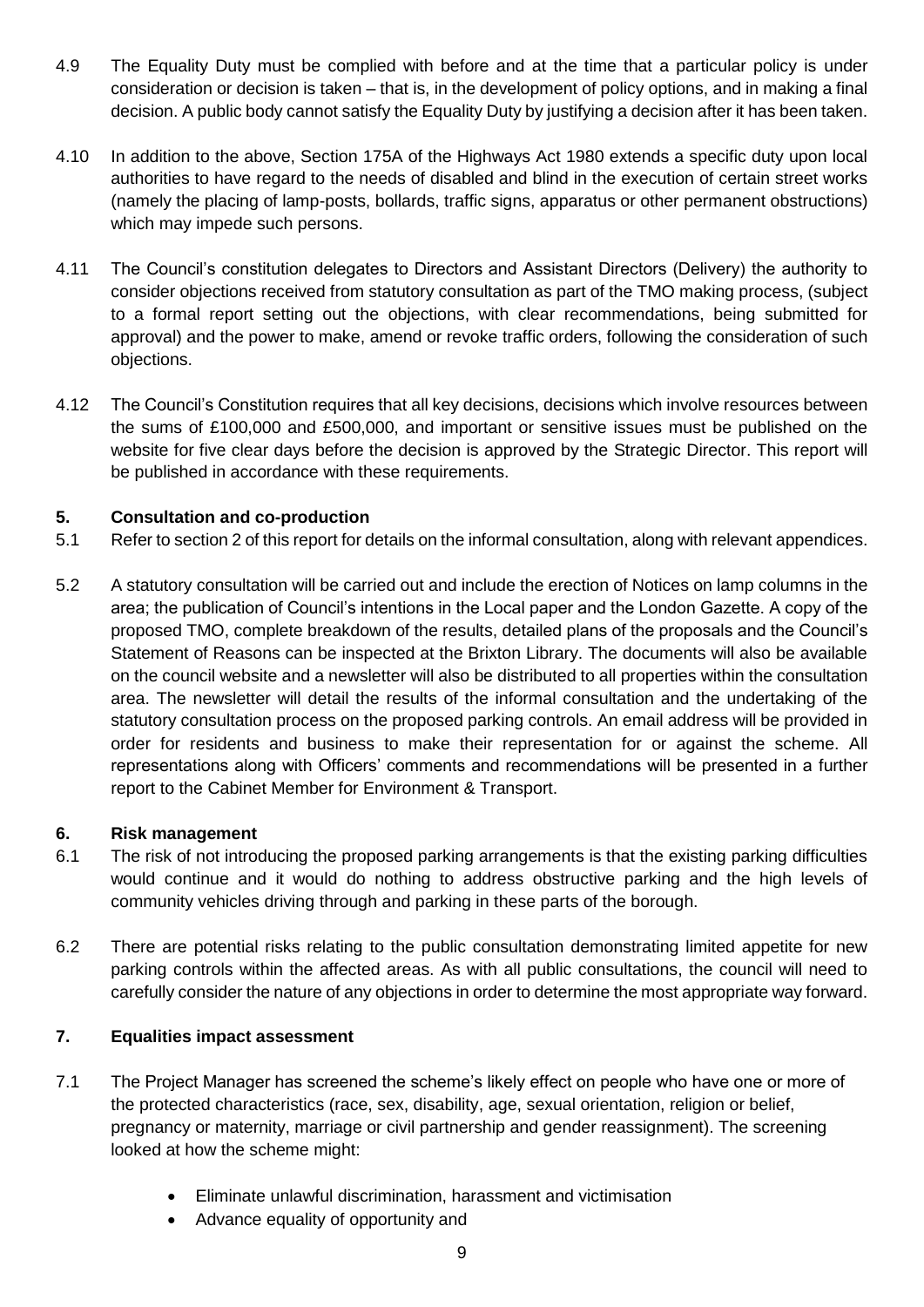- Foster good relations between those who share a protected characteristic and those who do not.
- 7.2 Two of the protected characteristics, age and disability, have been identified as being disproportionally affected by the scheme. Part of the duty to have "due regard" where there is disproportionate impact will be to take steps to mitigate the impact and the Council must demonstrate that this has been done, and/or justify the decision, on the basis that it is a proportionate means of achieving a legitimate aim. Accordingly, there is an expectation that a decision maker will explore other means which have less of a disproportionate impact.
- 7.3 The proposals to not include ticket machines will result in a primary reliance on pay-by-phone, with an alternative option of using pay-point in certain local shops in the area. This could increase walking / travel distances for drivers who need to purchase a ticket that do not have access to Payby-Phone. The council has committed to review the approach taken to new ticket machines within one year of the scheme being implemented in order to further assess the equalities impact of the scheme.
- 7.4 Drivers who display a valid disabled badge will be permitted to park in all permit bays and shared bays in the new CPZ areas.
- 7.5 Bodies representing motorists, including commuters are included in the statutory consultation required for draft traffic management and similar orders.
- 7.6 The implementation of waiting restrictions affects all sections of the community especially the young and the elderly and assists in improving safety for all road users as well as achieving the transport planning policies of the government, the Mayor for London and the borough.
- 7.7 Maintaining clear access points and visibility will thereby improve the safety at junctions; bends and along narrow sections of a road, subsequently reducing potential accidents.

# **8. Community safety**

- 8.1 All road space in a CPZ is managed by the introduction of parking controls. Parking is only permitted where safety, access and sight lines are not compromised. It is, therefore, normal practice to introduce double yellow lines at key locations such as at junctions, bends, turning heads and at specific locations along lengths of roads where parking would impede the passing of vehicles. It is also necessary to provide yellow line waiting restrictions (effective during the CPZ hours of operation or at any time) where the kerb is lowered, i.e. at crossovers for driveways. The key objective of managing parking is to reduce and control non-essential parking and assist the residents, short-term visitors and the local businesses.
- 8.2 Introducing CPZs also results in uniformed enforcement officers walking the streets in the area, thereby increase natural surveillance.

# **9. Organisational implications**

# 9.1 Environmental

The introduction of new CPZs has a direct link to initiatives within the council's draft Air Quality Action Plan. There may be some minor measurable benefits over time associated with the proposals, particularly as the number of commuter vehicles travelling to these areas of the borough will reduce. A proportion of these drivers are likely to consider alternative forms of sustainable transport for their journey to and from work.

#### 9.2 Staffing and accommodation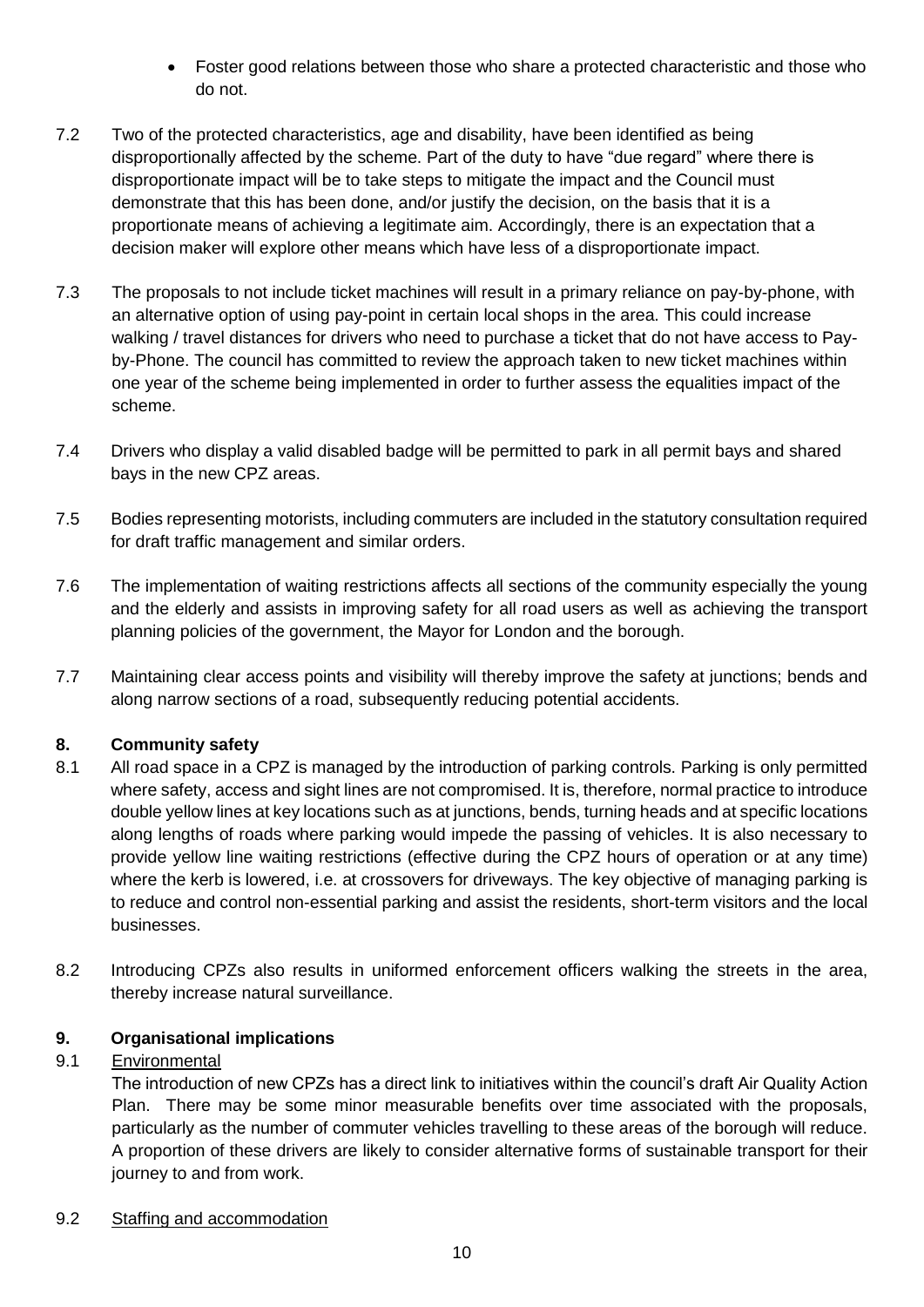The new CPZ zones will generate increased administrating and require enforcement, estimated to be the equivalent of four FTE's (two with the enforcement contractor and two within the performance and development team) at this stage.

A staffing review will take place after 12 months of implementation to assess the resource requirements for enforcement and back office processing.

#### 9.3 Procurement

Project Management, design and consultation associated with the two new CPZ areas will be undertaken in-house using existing staff. There will be external costs associated with the distribution of the consultation material, but this will be a relatively low value and will be commissioned in accordance with Lambeth's procurement requirements.

The implementation stage of the CPZ project will be undertaken by the council's term contractor FM Conway or Colas (CVU) via the London Highways Alliance Contract (LoHAC).

#### **10. Timetable**

 The statutory consultation will be carried out soon after a decision is made. The consultation will include the erection of Notices on lamp columns in the area and the publication of the Council's intentions in the Local paper and the London Gazette. The documents will also be available at the Brixton Library and on the council website. A newsletter will also be distributed to all households informally consulted.

| <b>Description</b>            | Date               |
|-------------------------------|--------------------|
| <b>Delegated Decision</b>     | March 2017         |
| <b>Statutory Consultation</b> | March / April 2017 |
| Implementation                | July / August 2017 |

#### Audit trail

| <b>Consultation</b>                   |                                                           |                            |                                |                             |
|---------------------------------------|-----------------------------------------------------------|----------------------------|--------------------------------|-----------------------------|
| <b>Name/Position</b>                  | <b>Lambeth</b><br>directorate/department<br>or<br>partner | <b>Date</b><br><b>Sent</b> | <b>Date</b><br><b>Received</b> | <b>Comments</b><br>in para: |
| <b>Sue Foster</b>                     | Neighbourhoods and Growth                                 | 28.02.17                   | 03.03.17                       |                             |
| <b>Strategic Director</b>             |                                                           |                            |                                |                             |
| Neil Wightman                         | Director of Housing                                       | 28.02.17                   |                                |                             |
| <b>Andrew Burton</b>                  | Enforcement&<br>Highways,                                 | 31/01/17                   | 12/02/17                       | Throughout                  |
|                                       | <b>Capital Programmes</b>                                 |                            |                                |                             |
| lan Speed                             | Finance                                                   | 31/01/17                   | 13/02/17                       | 3.3                         |
| Jean-Marc Moocarme                    | Legal                                                     | 19/01/17                   | 13/02/17                       | $\overline{4}$              |
| Maria Burton                          | <b>Democratic Services</b>                                | 31/01/17                   | 01/02/17                       | $\overline{4}$              |
| <b>Councillor Jennifer Brathwaite</b> | <b>Cabinet Member for</b>                                 | 01/02/17                   | 10/02/17                       | Throughout                  |
|                                       | Environment & Transport                                   |                            | 08.03.17                       |                             |
| Raj Mistry                            | Assistant<br>Director,                                    | 26/01/17                   | 01/02/17                       | Throughout                  |
|                                       | Neighbourhoods                                            |                            |                                |                             |
| <b>Andrew Round</b>                   | <b>Sustainability Manager</b>                             | 31/01/17                   | 10/02/17                       | 2.34                        |
| <b>Simon Phillips</b>                 | <b>Transport Manager</b>                                  | 31/01/17                   | $\blacksquare$                 |                             |
| <b>Councillor Donatus Anyanwu</b>     | Ward Councillor, Coldharbour                              | 01/02/17                   | $\blacksquare$                 |                             |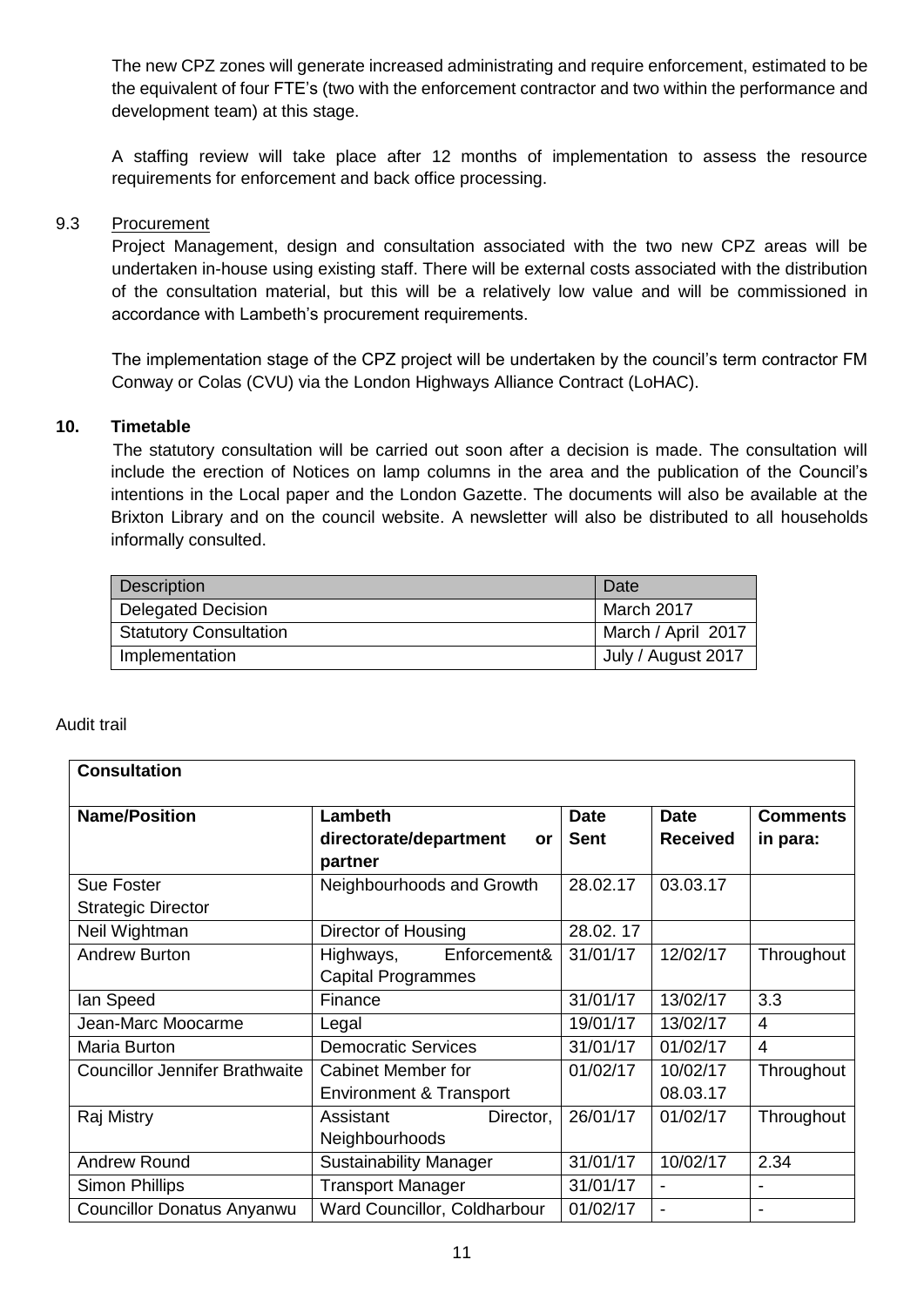| <b>Councillor Rachel Heywood</b> | Ward Councillor, Coldharbour | 01/02/17 |   |  |
|----------------------------------|------------------------------|----------|---|--|
| <b>Councillor Matt Parr</b>      | Ward Councillor, Coldharbour | 01/02/17 |   |  |
| Councillor Jacqui Dyer           | Ward Councillor, Vassall     | 01/02/17 |   |  |
| <b>Councillor Paul Gadsby</b>    | Ward Councillor, Vassall     | 01/02/17 | ۰ |  |
| <b>Councillor Annie Gallop</b>   | Ward Councillor, Vassall     | 01/02/17 |   |  |

# **Report history**

| <b>Original discussion with Cabinet Member</b> | <b>April 2015</b>                                  |
|------------------------------------------------|----------------------------------------------------|
| Part II Exempt from Disclosure/confidential    | <b>No</b>                                          |
| accompanying report?                           |                                                    |
| <b>Key decision report</b>                     | <b>No</b>                                          |
| Date first appeared on forward plan            | N/A                                                |
| Key decision reasons                           | N/A                                                |
|                                                |                                                    |
| <b>Background information</b>                  | JMP - Lambeth Parking Surveys, Vassall Area        |
|                                                | The report details findings of the parking stress  |
|                                                | survey undertaken by JMP consultants on            |
|                                                | behalf of Lambeth Council. The report can          |
|                                                | found on the council webpage,                      |
|                                                | www.lambethgov.uk/vcpz                             |
|                                                | Road Traffic Management Act 1984                   |
| <b>Appendices</b>                              | Appendix A: Revised Proposal Drawings              |
|                                                | Appendix B: Original Proposal Drawings             |
|                                                | Appendix C: Informal Consultation Results          |
|                                                | Appendix D: Formation of the Parking Zones in      |
|                                                | the Vassall Area                                   |
|                                                | <b>Appendix E: Informal Consultation Documents</b> |
|                                                | Appendix F: Zone V Consultation Results            |